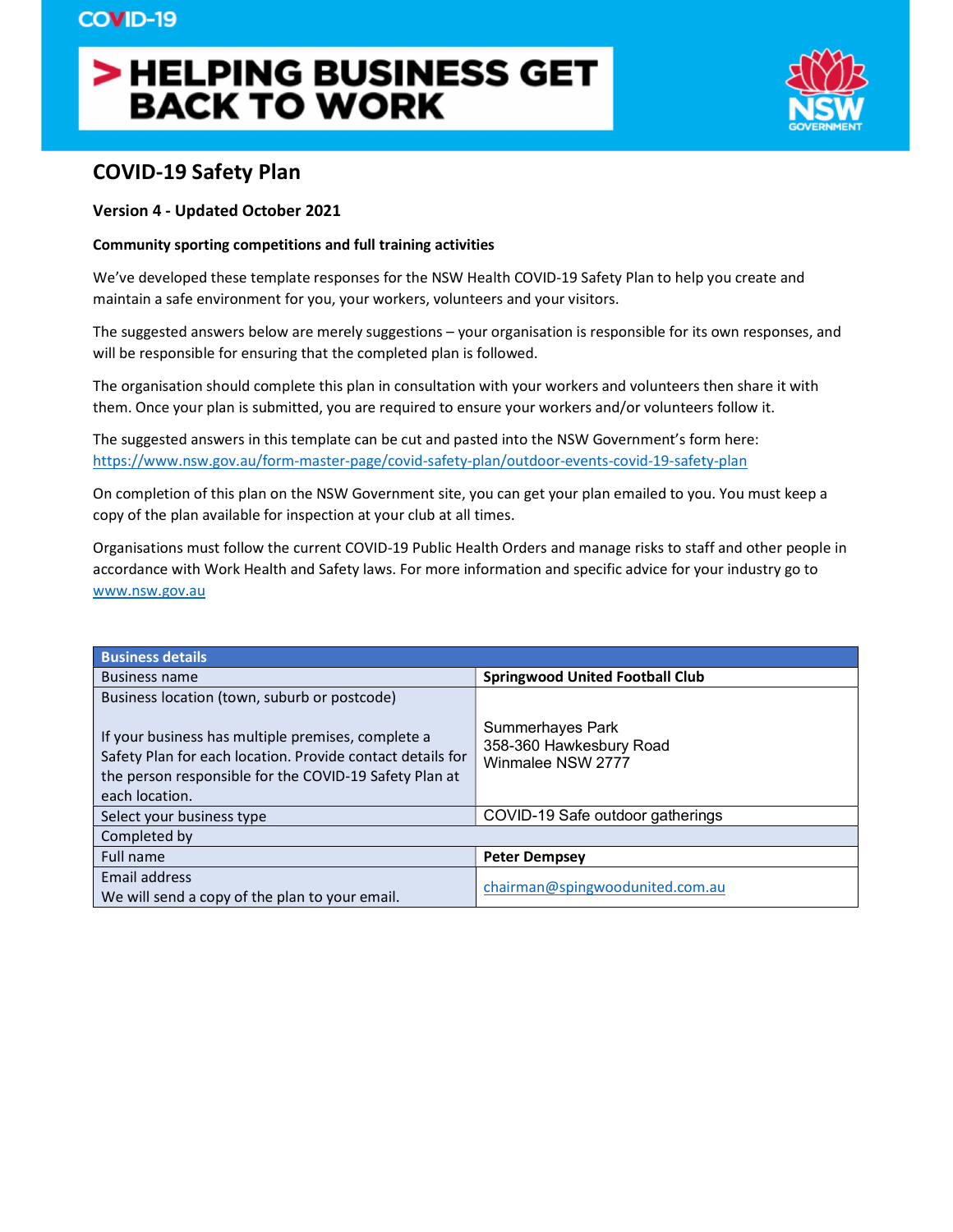### REQUIREMENTS FOR ORGANISATIONS

Requirements for your organisation and the actions you will put in place to keep your participants, volunteers and workers safe.

| <b>Wellbeing of staff and customers</b>                                   |                                                                                                                                                                                                                                                                                                                                                                                                                                                                                                                                                                                                                                                                                                                                                                                                                                    |
|---------------------------------------------------------------------------|------------------------------------------------------------------------------------------------------------------------------------------------------------------------------------------------------------------------------------------------------------------------------------------------------------------------------------------------------------------------------------------------------------------------------------------------------------------------------------------------------------------------------------------------------------------------------------------------------------------------------------------------------------------------------------------------------------------------------------------------------------------------------------------------------------------------------------|
| <b>REQUIREMENTS</b>                                                       | <b>ACTIONS</b>                                                                                                                                                                                                                                                                                                                                                                                                                                                                                                                                                                                                                                                                                                                                                                                                                     |
| Exclude staff, performers and attendees who are<br>unwell from the event. | Before participating in any football activity, we have<br>advised all players, team officials, parents/carers and<br>other club members they must not attend training or<br>matches, if in the past 14 days if they have:<br>been unwell or had any flu-like symptoms, or<br>been in contact with a known or suspected case<br>of COVID-19, or<br>any sudden loss of smell or loss of taste, or<br>are at a high risk from a health perspective,<br>including the elderly and those with pre-<br>existing medical heath conditions.                                                                                                                                                                                                                                                                                                |
|                                                                           | We have advised that they should check the NSW<br>Government website for advice regarding the full list of<br>symptoms associated with COVID-19 infection:<br>https://www.nsw.gov.au/covid-19/symptoms-and-<br>testing                                                                                                                                                                                                                                                                                                                                                                                                                                                                                                                                                                                                             |
| Provide staff with information and training on COVID-                     | We have worked with Football NSW to promote and                                                                                                                                                                                                                                                                                                                                                                                                                                                                                                                                                                                                                                                                                                                                                                                    |
| 19, including COVID-19 vaccination, when to get tested,                   | encourage the use of the following resources and                                                                                                                                                                                                                                                                                                                                                                                                                                                                                                                                                                                                                                                                                                                                                                                   |
| physical distancing, wearing masks, and cleaning.                         | websites in order to obtain accurate information:<br>Australian Government Department of Health:<br>https://www.health.gov.au/news/health-<br>alerts/novel-coronavirus-2019-ncov-health-alert<br>NSW Government Department of Health:<br>https://www.health.nsw.gov.au/Infectious/covi<br>d-19/Pages/default.aspx<br>World Health Organisation:<br>https://www.who.int/<br>Australian Institute of Sport:<br>https://ais.gov.au/health-wellbeing/covid-19<br>Sport Australia: https://www.sportaus.gov.au/<br>Similarly, we have promoted the range of COVID-19<br>"campaign resources" produced by the Federal<br>Government, including posters outlining hygiene<br>practices (e.g. promoting thorough hand washing)<br>found at:<br>https://www.health.gov.au/resources/collections/coro<br>navirus-covid-19-campaign-resources |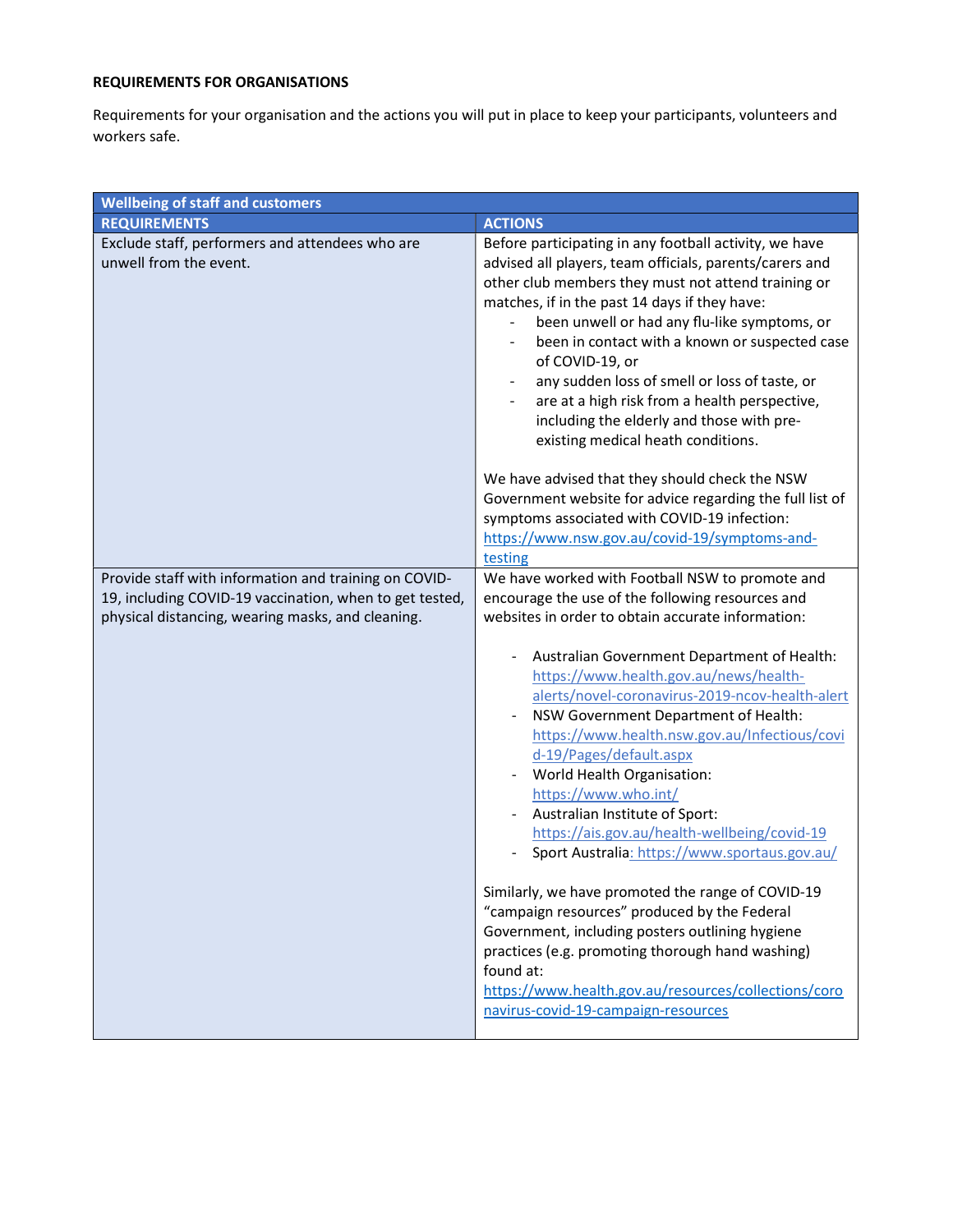| <b>Wellbeing of staff and customers</b>                                                                                   |                                                                                                                                                                                                                                                               |
|---------------------------------------------------------------------------------------------------------------------------|---------------------------------------------------------------------------------------------------------------------------------------------------------------------------------------------------------------------------------------------------------------|
| <b>REQUIREMENTS</b>                                                                                                       | <b>ACTIONS</b>                                                                                                                                                                                                                                                |
| Display conditions of entry including requirements to<br>stay away if unwell, COVID-19 vaccination and record<br>keeping. | We will display posters, distribute and "share"<br>information about COVID-19 across our digital channels<br>and at appropriate locations around our club house and<br>venue.                                                                                 |
|                                                                                                                           | Where appropriate, we will identify and address<br>potential language, cultural and disability barriers<br>associated with communicating COVID-19 information<br>to players, members and other stakeholders.                                                  |
|                                                                                                                           | In conjunction with our state governing body, Football<br>NSW, we have developed and promoted amongst our<br>members and stakeholders, a range of resources on<br>COVID-19. These can be downloaded here:<br>https://footballnsw.com.au/covid-19-information/ |
| Take reasonable steps to ensure all people aged 16 and<br>over on the premises are fully vaccinated or have a             | We have widely publicised that only fully vaccinated<br>adults and people with valid exemptions can attend.                                                                                                                                                   |
| medical exemption (including staff, attendees and                                                                         |                                                                                                                                                                                                                                                               |
| contractors). For example, ensure posters outlining                                                                       | We have posters around our venue at the COVID-Safe                                                                                                                                                                                                            |
| vaccination requirements are clearly visible, train staff                                                                 | check-in points reminding attendees that the                                                                                                                                                                                                                  |
| on ways to check proof of COVID-19 vaccination status,<br>remind customers of vaccination requirements in                 | vaccination requirements form part of the terms of<br>entry, and notifying them of the acceptable forms of                                                                                                                                                    |
| marketing materials. Guidance for businesses is                                                                           | proof of vaccination.                                                                                                                                                                                                                                         |
| available at: https://www.nsw.gov.au/covid-                                                                               |                                                                                                                                                                                                                                                               |
| 19/businesses-and-employment/covid-safe-<br>business/vaccination-compliance-for-businesses                                | Our staff and volunteers have been trained on ways to<br>check proof of COVID-19 vaccination status (or a valid<br>exemption) and what to do if someone refuses to be                                                                                         |
| Note: Staff outside of Greater Sydney who have                                                                            | checked or is not vaccinated.                                                                                                                                                                                                                                 |
| received one dose of a COVID-19 vaccine are permitted                                                                     |                                                                                                                                                                                                                                                               |
| to work until 1 November 2021 when they need to be                                                                        |                                                                                                                                                                                                                                                               |
| fully vaccinated.                                                                                                         |                                                                                                                                                                                                                                                               |

| <b>Physical distancing</b>                            |                                                        |
|-------------------------------------------------------|--------------------------------------------------------|
| <b>REQUIREMENTS</b>                                   | <b>ACTIONS</b>                                         |
| Capacity at a 'COVID-19 safe outdoor gathering' must  | Competition Administrators and club officials have     |
| not exceed the lesser of 1 person per 2 square metres | considered the number of participants and fixtures so  |
| of space of the premises in which the activity is     | as to adhere to the maximum of 200 people per venue    |
| conducted, or 200 persons in total.                   | at one time for any 'COVID-19 safe outdoor gathering'. |
| Any use of changerooms or indoor communal facilities  |                                                        |
| are subject to the 1 person per 4sqm rule, and masks  |                                                        |
| are required to be worn in all indoor settings.       |                                                        |
|                                                       |                                                        |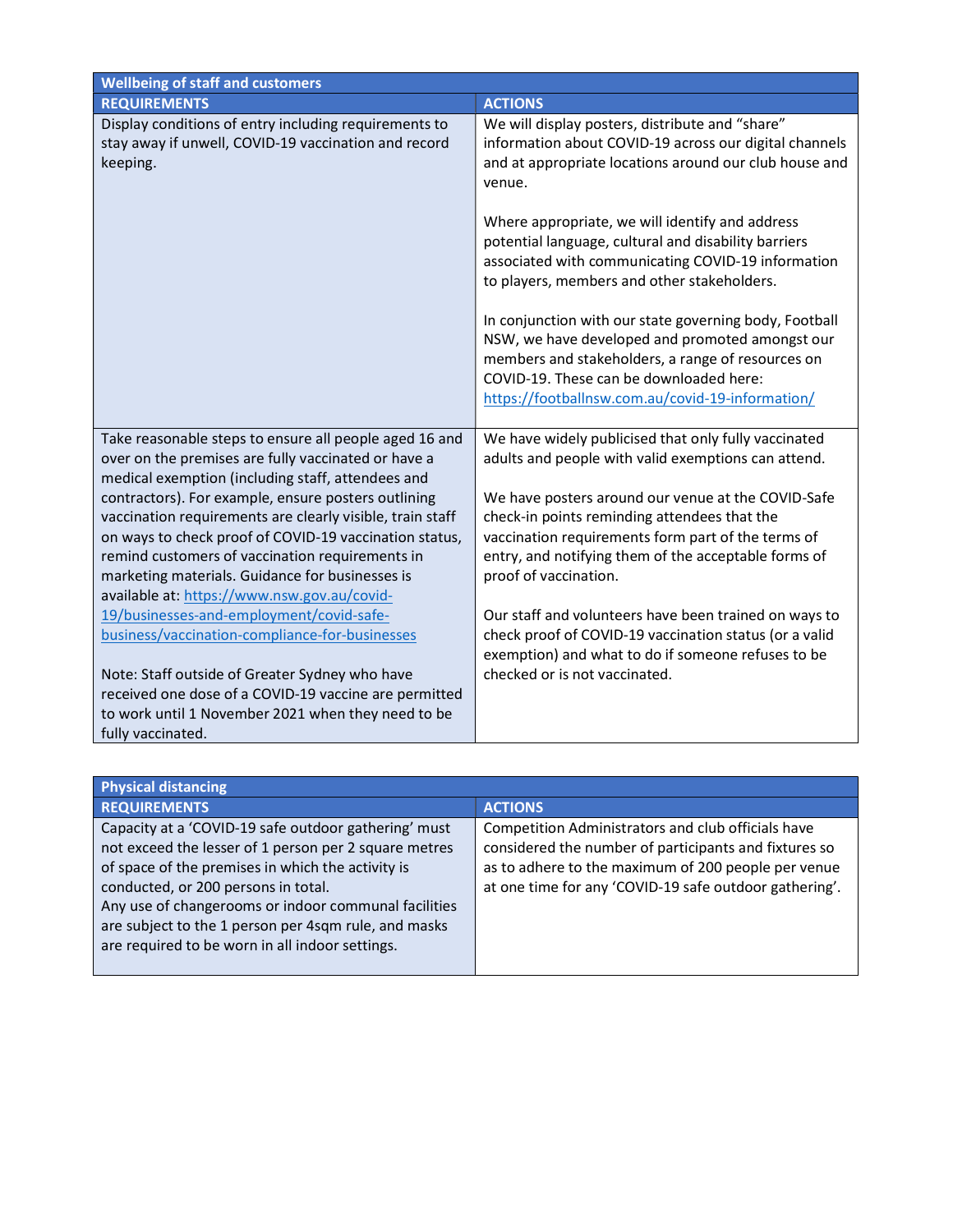| <b>Physical distancing</b>                                                                                                                                                                                                                           |                                                                                                                                                                                                                                                                                                                                                                                                                                                         |
|------------------------------------------------------------------------------------------------------------------------------------------------------------------------------------------------------------------------------------------------------|---------------------------------------------------------------------------------------------------------------------------------------------------------------------------------------------------------------------------------------------------------------------------------------------------------------------------------------------------------------------------------------------------------------------------------------------------------|
| <b>REQUIREMENTS</b>                                                                                                                                                                                                                                  | <b>ACTIONS</b>                                                                                                                                                                                                                                                                                                                                                                                                                                          |
| Ensure 1.5m physical distancing where possible,<br>including:<br>at points of mixing or queuing<br>between seated groups<br>between staff.                                                                                                           | We will encourage that only essential participants and<br>parents/guardians should attend matches. Senior<br>crowds should be minimised unless at a 'major<br>recreational facility' where we will implement the<br>Public Health Order and adhere to those guidelines<br>relating to limited capacity, ticketing, spacing of<br>spectators, the use of QR Code readers to record details<br>of attending patrons and so on.                            |
|                                                                                                                                                                                                                                                      | We will take the necessary precautions to minimise the<br>risk of transmission including the dispersion of<br>spectators around the perimeter of the pitch and across<br>a range of viewing areas and designating the use of<br>specific seats/areas that meet physical distancing<br>requirements and erecting signage to advise.<br>We will encourage players and spectators to leave the<br>facility as soon as possible following the conclusion of |
|                                                                                                                                                                                                                                                      | their training/games.                                                                                                                                                                                                                                                                                                                                                                                                                                   |
| Avoid congestion of people in specific areas where<br>possible.                                                                                                                                                                                      | We have multiple COVID-Safe check-in points to ensure<br>that there is no                                                                                                                                                                                                                                                                                                                                                                               |
| Have strategies in place to manage gatherings that may<br>occur immediately outside the premises and in any<br>designated smoking areas.                                                                                                             | We will stagger arrival and/or departure times, when<br>possible, for different groups and teams, and within the<br>constraints of the venue design, manage entry and exit<br>points to allow a seamless flow of players/coaching<br>staff and parents/attendees through the venue to limit<br>the risk of overlap and congestion.                                                                                                                      |
| Singing and dancing by audiences is not allowed in<br>indoor areas.<br>Patrons can only consume alcohol when seated in                                                                                                                               | Not applicable                                                                                                                                                                                                                                                                                                                                                                                                                                          |
| indoor areas.                                                                                                                                                                                                                                        |                                                                                                                                                                                                                                                                                                                                                                                                                                                         |
| Where practical:<br>encourage private transport options to<br>minimise crowding on public transport<br>coordinate with public transport to minimise<br>COVID-19 risks associated with transportation<br>to and from the venue if crowding may occur. | We are encouraging people to take private transport<br>where possible.                                                                                                                                                                                                                                                                                                                                                                                  |

| <b>Ventilation</b>                                       |                                                                                                     |
|----------------------------------------------------------|-----------------------------------------------------------------------------------------------------|
| <b>REQUIREMENTS</b>                                      | <b>ACTIONS</b>                                                                                      |
| Review the 'COVID-19 guidance on ventilation' available  |                                                                                                     |
| at https://www.nsw.gov.au/covid-19/getting-back-to-      | We require masking whilst indoors, and we are limiting<br>the number of people indoors at any time. |
| work-a-covid-safe-way/ventilation-guidance and           |                                                                                                     |
| consider which measures are relevant to your premises    |                                                                                                     |
| before completing this COVID-19 Safety Plan.             |                                                                                                     |
| Use outdoor settings wherever possible.                  | Our sport is played outdoors.                                                                       |
| In indoor areas, increase natural ventilation by opening | Wherever possible, we will maximise natural ventilation                                             |
| windows and doors where possible.                        | by opening doors or windows.                                                                        |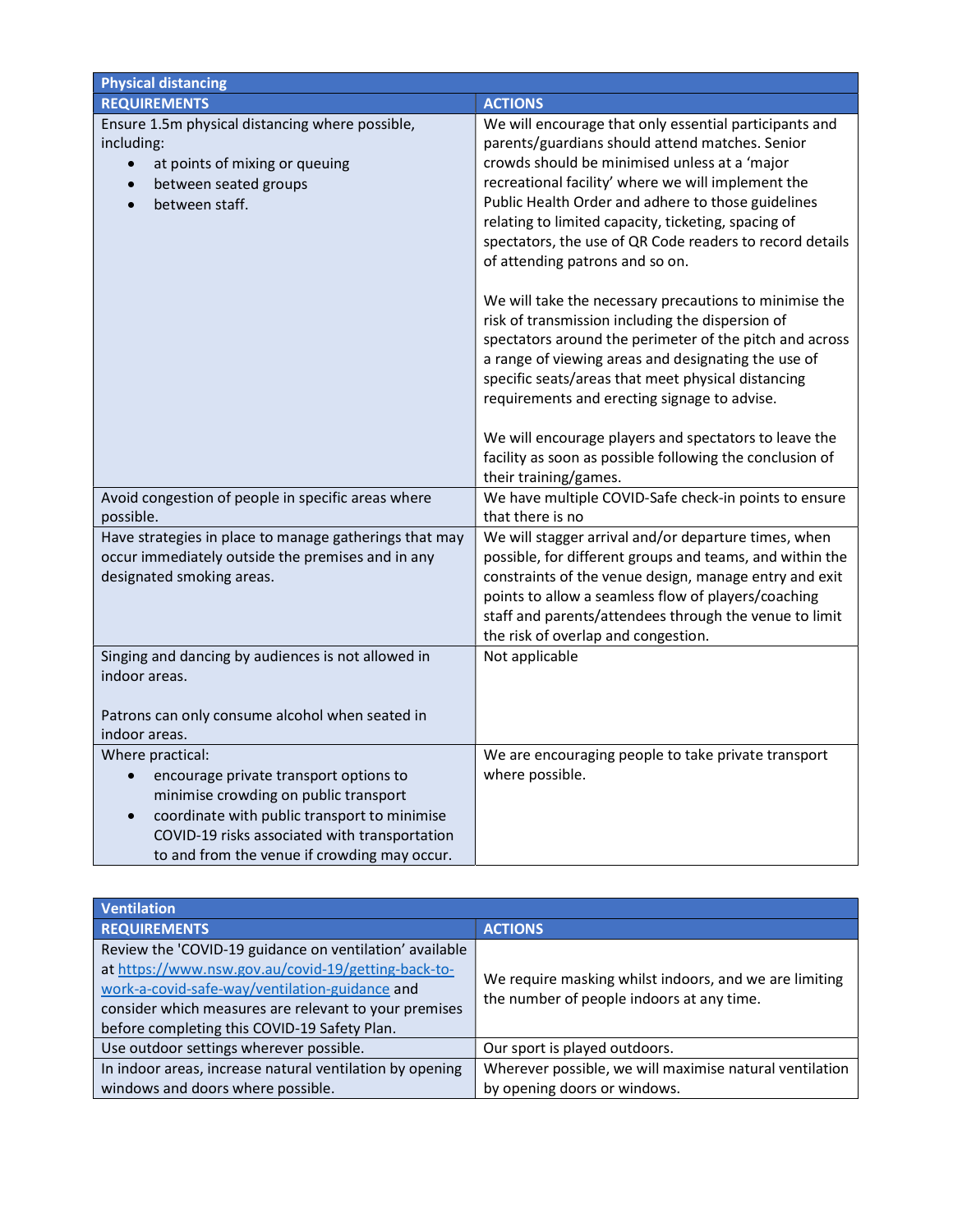| <b>Ventilation</b>                                                                                                                                                                                                                |                                                                                              |
|-----------------------------------------------------------------------------------------------------------------------------------------------------------------------------------------------------------------------------------|----------------------------------------------------------------------------------------------|
| <b>REQUIREMENTS</b>                                                                                                                                                                                                               | <b>ACTIONS</b>                                                                               |
| In indoor areas, increase mechanical ventilation where<br>possible by optimising air conditioning or other system<br>settings (such as by maximising the intake of outside air<br>and reducing or avoiding recirculation of air). | Wherever possible, we will maximise natural ventilation<br>by opening doors or windows.      |
| Ensure mechanical ventilation systems are regularly<br>maintained to optimise performance (for example<br>through regular filter cleaning or filter changes).                                                                     | Wherever possible, we will maximise outside air intake<br>and minimise recirculation of air. |
| Consider consulting relevant experts such as building<br>owners or facility managers, ventilation engineers and<br>industrial or occupational hygienists to optimise indoor<br>ventilation.                                       | N/A                                                                                          |

| <b>Hygiene and cleaning</b>                                                               |                                                                                                                                                                                                                                                                                                                                                                                                                                                                                                                                                                                                                                                                                                                                                                                                   |
|-------------------------------------------------------------------------------------------|---------------------------------------------------------------------------------------------------------------------------------------------------------------------------------------------------------------------------------------------------------------------------------------------------------------------------------------------------------------------------------------------------------------------------------------------------------------------------------------------------------------------------------------------------------------------------------------------------------------------------------------------------------------------------------------------------------------------------------------------------------------------------------------------------|
| <b>REQUIREMENTS</b>                                                                       | <b>ACTIONS</b>                                                                                                                                                                                                                                                                                                                                                                                                                                                                                                                                                                                                                                                                                                                                                                                    |
| Face masks must be worn by staff and customers in<br>indoor areas, unless exempt.         | We require masking whilst indoors.                                                                                                                                                                                                                                                                                                                                                                                                                                                                                                                                                                                                                                                                                                                                                                |
| Adopt good hand hygiene practices. Have hand<br>sanitiser at key points around the venue. | We will wipe down key spaces, surfaces and objects<br>(such as benchtops, door handles, team benches, keys<br>etc regularly).<br>Further we will:<br>Promote and provide hand washing guidance to<br>all participants and volunteers<br>(https://www.who.int/gpsc/5may/How To Han<br>dWash Poster.pdf);<br>Promote regular and thorough hand washing by<br>volunteers and participants;<br>Provide sanitising hand rub within the venue and<br>refill regularly;<br>Replace/refill soap in toilets regularly;<br>Place bins around the venue.<br>We will provide hand sanitiser within the venue and<br>ensure it is regularly refilled.<br>We will encourage players, officials, volunteers, and/or<br>their parents/carers to carry personal hand sanitiser to<br>enable good personal hygiene. |
| Ensure bathrooms are well stocked with hand soap and<br>paper towels or hand dryers.      | We will:<br>- Refill soap in toilets regularly.<br>Refill paper towel dispensers in toilets when<br>required.<br>Place bins around the venue.<br>We will promote and provide hand washing guidance to<br>all participants and volunteers<br>(https://www.who.int/gpsc/5may/How To HandWash<br>Poster.pdf) and display hand washing guidance in all<br>toilets, changerooms and canteens within our facility.                                                                                                                                                                                                                                                                                                                                                                                      |